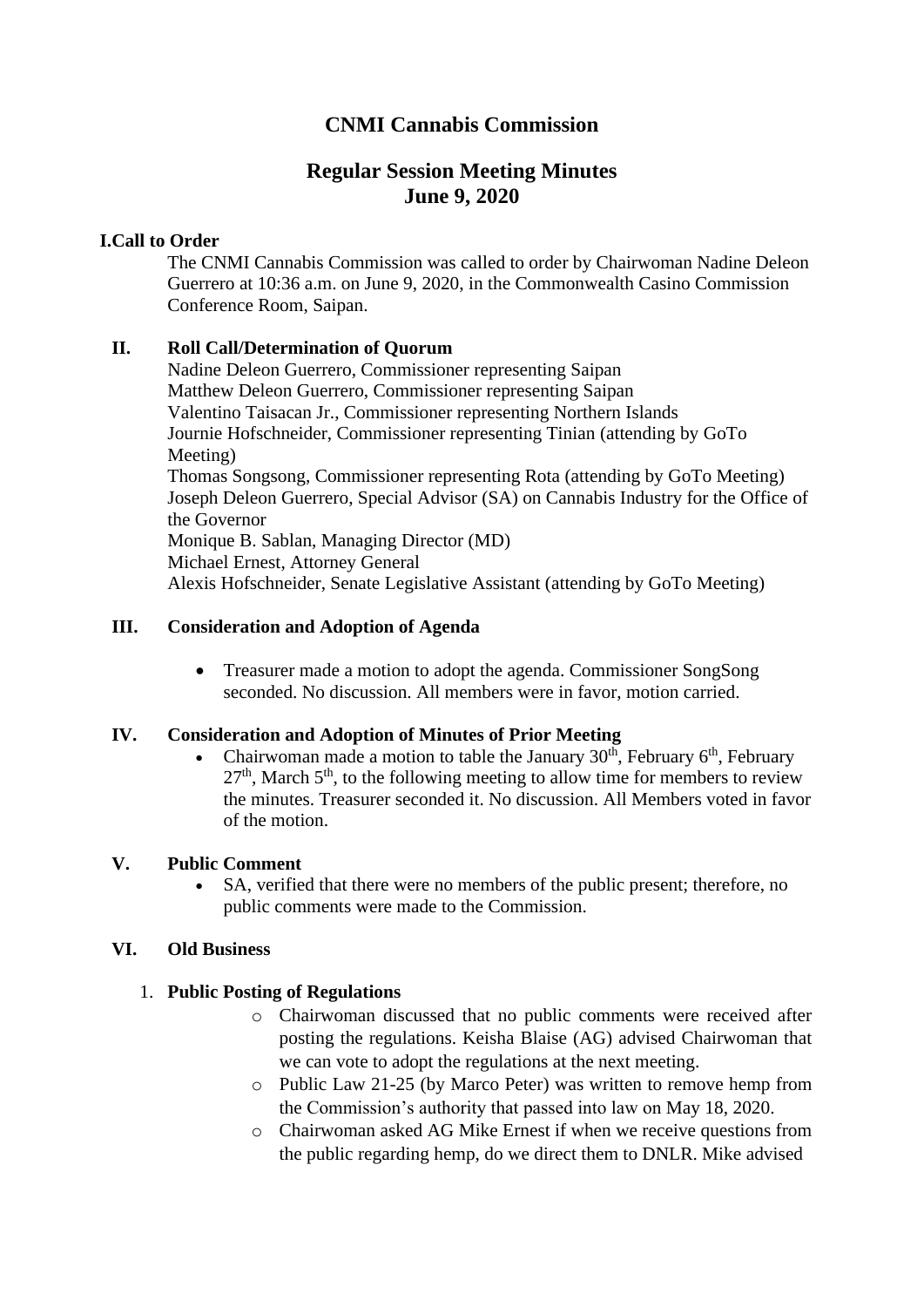that he has not read the bills yet and prefers any questions to be submitted in the form of a LSR for AG's consideration.

- o Vice Chairman discussed his thoughts regarding hemp: Legal hemp production, as it relates to the farm bill can only be operationalized if the applicant met USDA requirements which no one in the CNMI can currently meet because there is no testing facility. The Commission should be prepared that if a company wanted to do anything related to marijuana in the absence of a state plan, that it would be the Commission's jurisdiction (even if it is hemp marijuana). Without a testing facility we are not able to determine the THC content and there is no regulations or a plan governing either or so. In the absence of that it should be under the Commission's jurisdiction. We need a testing facility for DNLR to take the hemp component because it was built into the bill as such. Hemp licenses cannot be issued in the CNMI until a testing facility is available; however, they can apply for a commercial production marijuana/processor (CBD) license and choose to cultivate hemp. The application process would be the same until a testing facility was in operation and the Feds could take the process over.
- o Chairwoman mentioned that there is a hemp production investor interested in applying; however, they are looking for ways to have the product tested by potentially hiring a lab in Washington to train employees in Saipan to perform the testing and analytics of the product. Another lab company is trying to partner up with a company wanting to sell CBD.
- o Vice Chairman: in the interim, suggests we can do results certification for licensees; if you have a lab that has proper accreditation authority, we can accept them as tested.
- o SA: if labs are going to be licensed, the regulatory body can determine what needs to be tested ie. Potency, mold, pesticides Labs will need to know what to test for. Recommended including minimum testing requirements in the regulations.
- o Chairwoman asked MD to schedule a meeting with CHCC to discuss medicinal marijuana and testing.
- o MD gave the update that Keisha will be meeting with the head of Criminal Division – Chester Hinds to raise questions pertinent to the Commission's enforcement authority. MD requested Keisha's assistance to develop a fee schedule and penalty matrix.
- o MD touched on the educational component for the public; she has developed a presentation that focusses on the effects of cannabis, highlighting the effects on youth. MD spoke to the Drug Prevention Unit to ask what kind of information they give out (all online). DTF and law enforcement officers have offered their assistance to give presentations to PSS. Keisha is going to get back to MD regarding how the Commission can collaborate with law enforcement agencies and reinforce the collaboration through a MOA.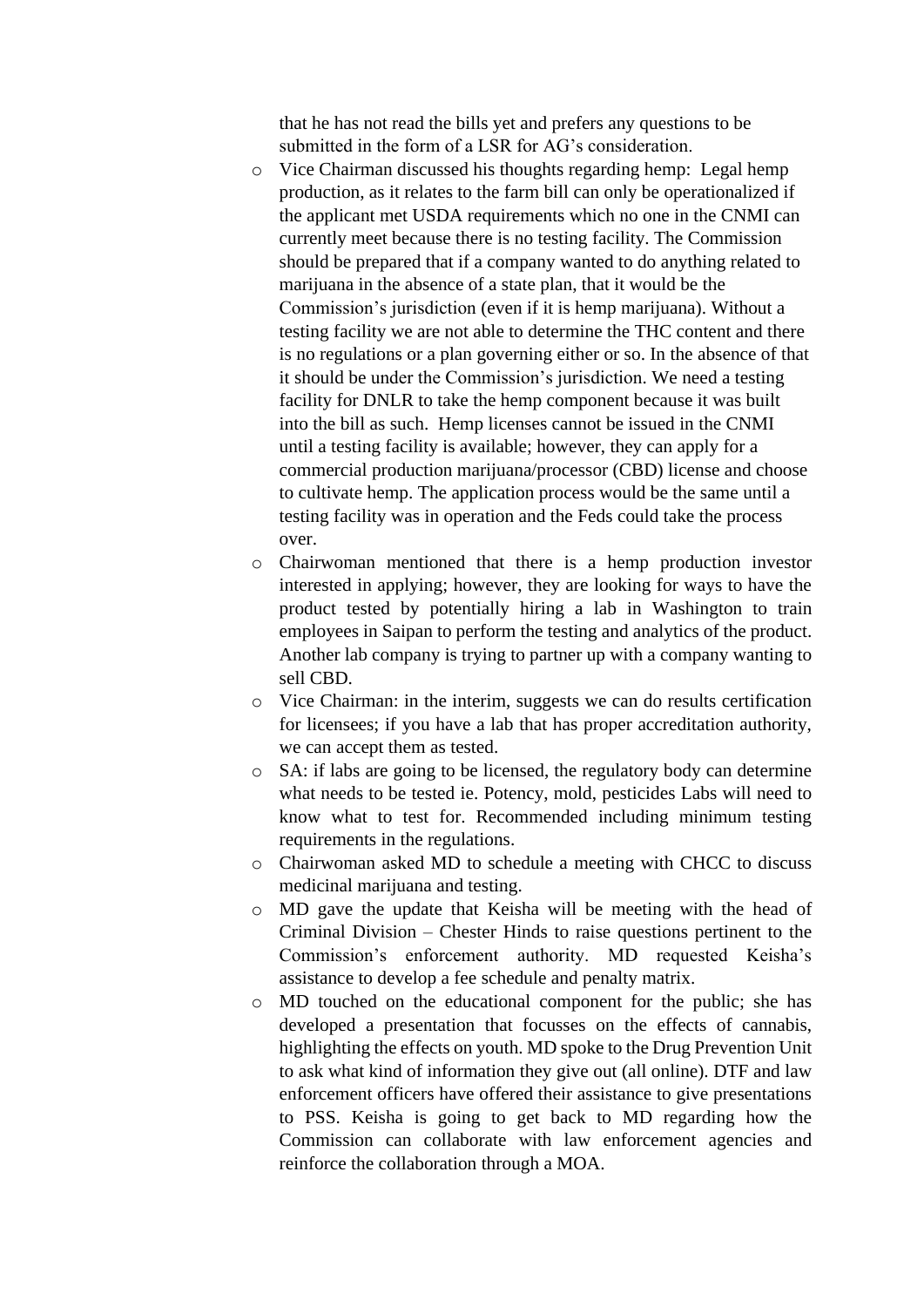- o Commissioner Songsong: regarding hemp, he read that the state need to provide the USDA its hemp plan, how it meets lab testing requirement and personnel requirement.
- o Commissioner Songsong also raised that he saw a poster developed by CDCC or PSS that included alcohol and marijuana; the poster included information about marijuana hallucinations which Commissioner felt is debateable information. Chairwoman requested Commissioner to send a photo of the poster so it could be elevated to the appropriate agency.

# 2. **Applications and Processing Map**

- o Secretary and MD are working on refining the applications.
- o We have received feedback from AG regarding the drafts; Chairwoman requested that members need to review and provide feedback.
- o Secretary gave an update regarding the Licensee Representative application form that she created; however, under Keisha's recommendation, we should not implement this form because it is not in the regulations and there is no fee schedule for this form. She advised that it would be sufficient to accept a power of attorney instead. Secretary feels that this should be written into regulations so that we have the authority to require an application to formalize approval of a licensee representative. Should a licensee change the licensee representative's authorities through a power of attorney, this would involve administrative work that would not be paid for. Secretary also mentioned that the Licensee Representative, as an option, could meet the residency requirement if a shareholder/partner/director/officer did not meet it.
- o Vice Chairman suggested Secretary circulate the Licensee representative form so that members could come up with regulatory language regarding licensee representative.
- o Commissioner Songsong agrees with the licensee representative form and would allow for business opportunities for individuals to become licensee reps.
- o Secretary also created a Security Waiver; however, under Keisha's advisement, we do not have this written in the statute. The Commission can consider waiving certain security requirements on a case by case basis.
- o Chairwoman requested Secretary develop the research certificate form; however, Secretary reminded that the regulations does not include specifically what we are looking for; therefore, we would have to develop it first.
- o Vice Chairman asked how long it would be until we can vote on the applications; Secretary advised that it should be able to happen once members have reviewed them. AG reviewed it and had basic comments, nothing major. MD sent all Commissioners the applications for their review and feedback. Chairwoman advised she will put voting on the applications on the next meeting's agenda.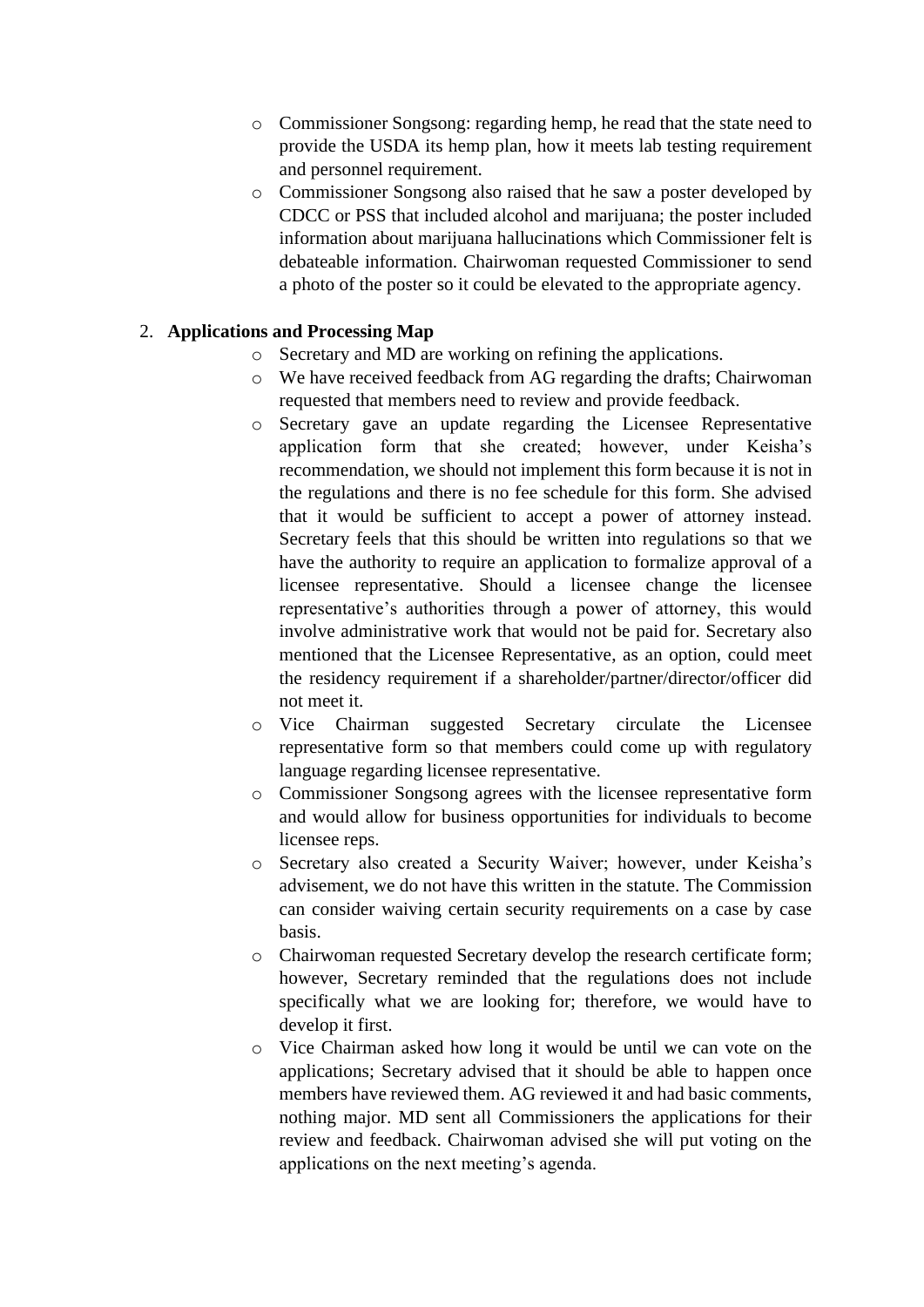# **3. Website – Update provided by Chairwoman**

- o Chairwoman gave an update and advised that it is almost done. She is requesting photos for the website.
- o She will try to have the website ready for members to review (soft launch) by next meeting.
- o Chairwoman thanked the Commissioner that have already paid \$84 towards the website's annual fee.
- o She advised that we will not be offering applicants to pay online due to low volume.

# **New Business**

# **1. Director's Report**

- o MD provided an update regarding the Commission's financial status:
	- o As of June 9 2020, in 1501 account (which is the Commission's basic operations and my personnel account) We have \$96,425. In the 1501 A account, we have negative \$90,290.
	- o We have an office at Capital Hill that we will be able to move in to; however, it requires a lot of maintenance and cleaning. MD managed to procure items for free from networking. Ie. chairs and a conference table small conference table from the governor's office
	- o There are four leaks in the roof, plumbing issues, power needs to be set up, all air conditioners need replacing, and the restroom is not operational.
	- o Thanks to Treasurer Val for his NIMO team removing debris from the office.
	- $\circ$  MD is actively working with other agencies to see about procuring office equipment.
	- o MD had an account created with Finance for application fees to be submitted to. She is meeting with them to ensure the payment certification is in line.
	- o One of MD's concerns is security right now as the shutters are damaged and the office door was not able to lock; however, the door has now been fixed.
	- o MD brought in a personal electrician to do a survey of the office space prior to CUC coming to the office to add power. There was one issue with an outlet that was of concern and it was removed.
	- o For 2021 budget 1501 A is budgeted at \$222,215 and 1501 account is budgeted at 37,282 so our total budget for 2021 so far is \$259,482.
	- o Secretary mentioned that the office originally provided by the Mayor of Tinian was no longer available due to budget constraints. Secretary will look into alternative solutions.
	- o Chairwoman suggested to make a list of operational needs to bring to legislature for Friday's meeting with them.
	- o Chairwoman asked Mike about the ITB process for the roof repair and asked MD to get the roof accessed.
	- o MD met with HPO; they have a grant that will fix up all the Trust Territory buildings. The grant, if approved, will completely restore our